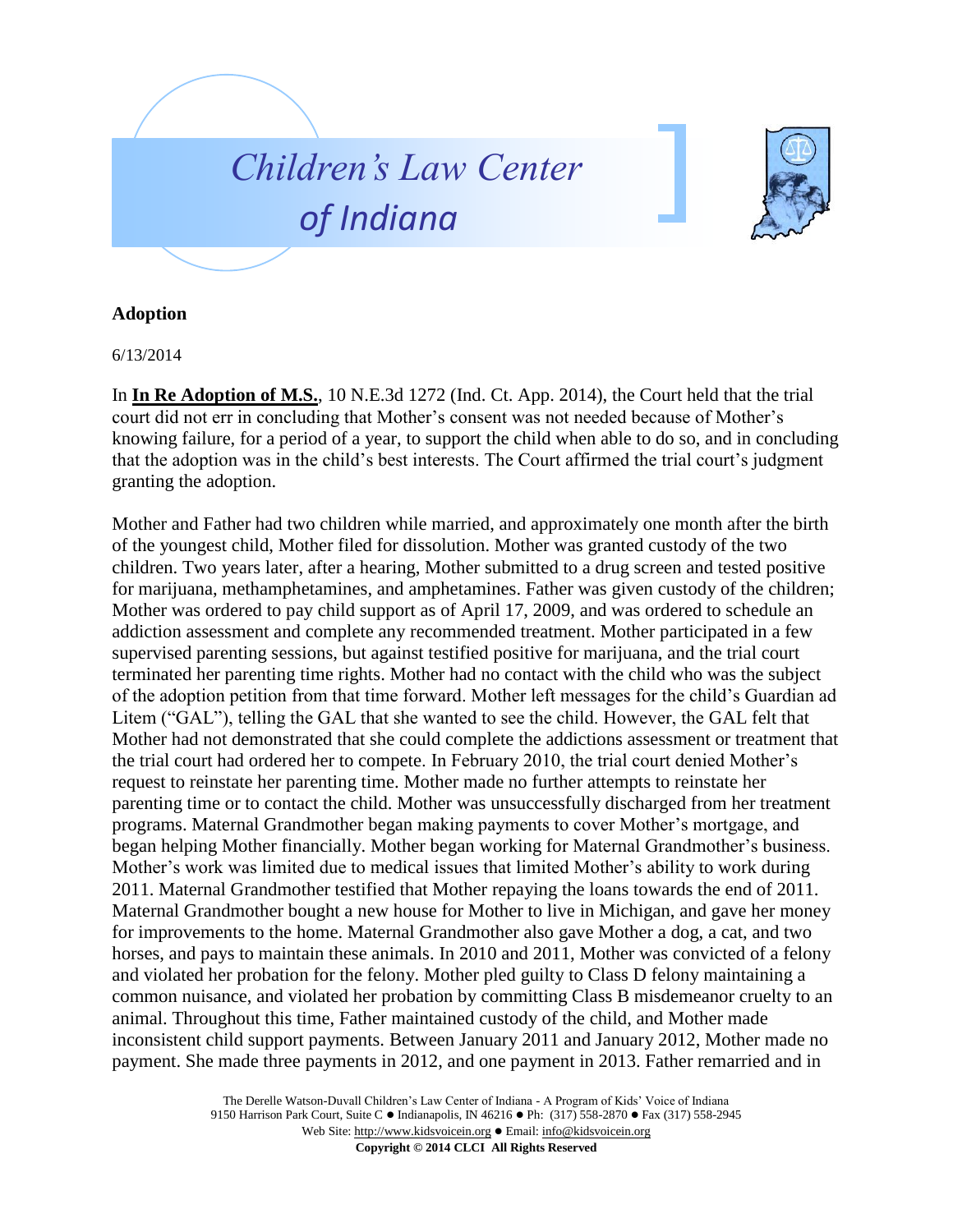December 2011, Stepmother filed a petition to adopt the child, alleging that Mother's consent was not necessary because Mother to support the child for over a year and had failed to communicate with the child for at least a year prior to the petition. In May 2013, the trial court found that Mother's consent was not required because Mother failed to pay support for one year, Mother failed to communicate for at least one year, and the adoption was in the child's best interests.

**The Court found that the trial court did not err in determining that Mother failed to provide support to the child, and consequently, her consent was not needed under IC 31- 19-9-(8)(2).** Id. at 1279. The Court first noted that IC 31-19-9-8(2) provides that consent to an adoption is not need from a parent of a child in the custody of another person, if for at least a year, the parent "(B) knowingly fails to provide for the care and support of the child when able to do so as required by law or judicial decree." Id. at 1278. The trial court determined that this provision applied to Mother because she had failed to pay the equivalent of over fifty-eight weeks of her court-ordered child support payments; however, Mother argued that the trial court erred by aggregating her child support arrearage so that it was equivalent to a year of missed payments, rather than determining whether Mother had failed to pay for entire calendar year. Id.at 1279. The Court determined that it did not need to address Mother's arguments about the trial court's aggregation of child support arrearage, because even if the Court were to interpret the word "year" to only mean a calendar year, Mother still failed to support the child for over a year. Id. The relevant time period for determining whether a non-custodial parent has supported or failed to support his or her child is "any year in which the parent had an obligation and the ability to provide support, but failed to do so." In Re Adoption of J.T.A., 988 N.E.2d 1250, 1255 (Ind. Ct. App. 2013). M.S. at 1279. In the M.S. case, Mother had failed to provide support for the child between January 12, 2011 and January 18, 2012, which is a period of time that is longer than a calendar year. M.S. at 1279.

**The Court determined that the payments that Mother did make over a year and four**  month time period were insufficient to provide support for the child. Id. at 1280. The Court noted the term "one year" is not interpreted strictly, and that token payments are not sufficient to comply with the terms of the statute to make consent from the parent necessary. In Re Adoption of Infants Reynard, 251 N.E.2d 413, 416 (Ind. 1969). Id. at 1279-80. The Court quoted prior case law, which stated that "[t]o hold that under the statute there must be a complete…failure to pay any sum..for one year before consent would be dispensed with…would permit an unworthy parent, in complete disregard of his obligation to his child, to prevent an adoption which might be to the best interest of the child by making a token payment of a nominal sum once each year insufficient to provide for maintenance and support. Such a strict construction would lead to absurd consequences and make the statute meaningless and ineffective." Infants Reynard, 251 N.E.2d at 417. M.S. at 1280. In light of this holding from the Indiana Supreme Court, the M.S. Court determined that Mother failed to provide sufficient support for the child. M.S. at 1280. In addition to the one calendar year in which Mother made no support payments, Mother also made only one payment of \$300 between September 17, 2010 and January 18, 2012. Id. Although this exceeded to amount noted as a token payment in prior case law, it was only the equivalent of six weeks worth of child support payments, was the only payment Mother made in one year and four months, and was insufficient to provide for the child's maintenance and support. Id.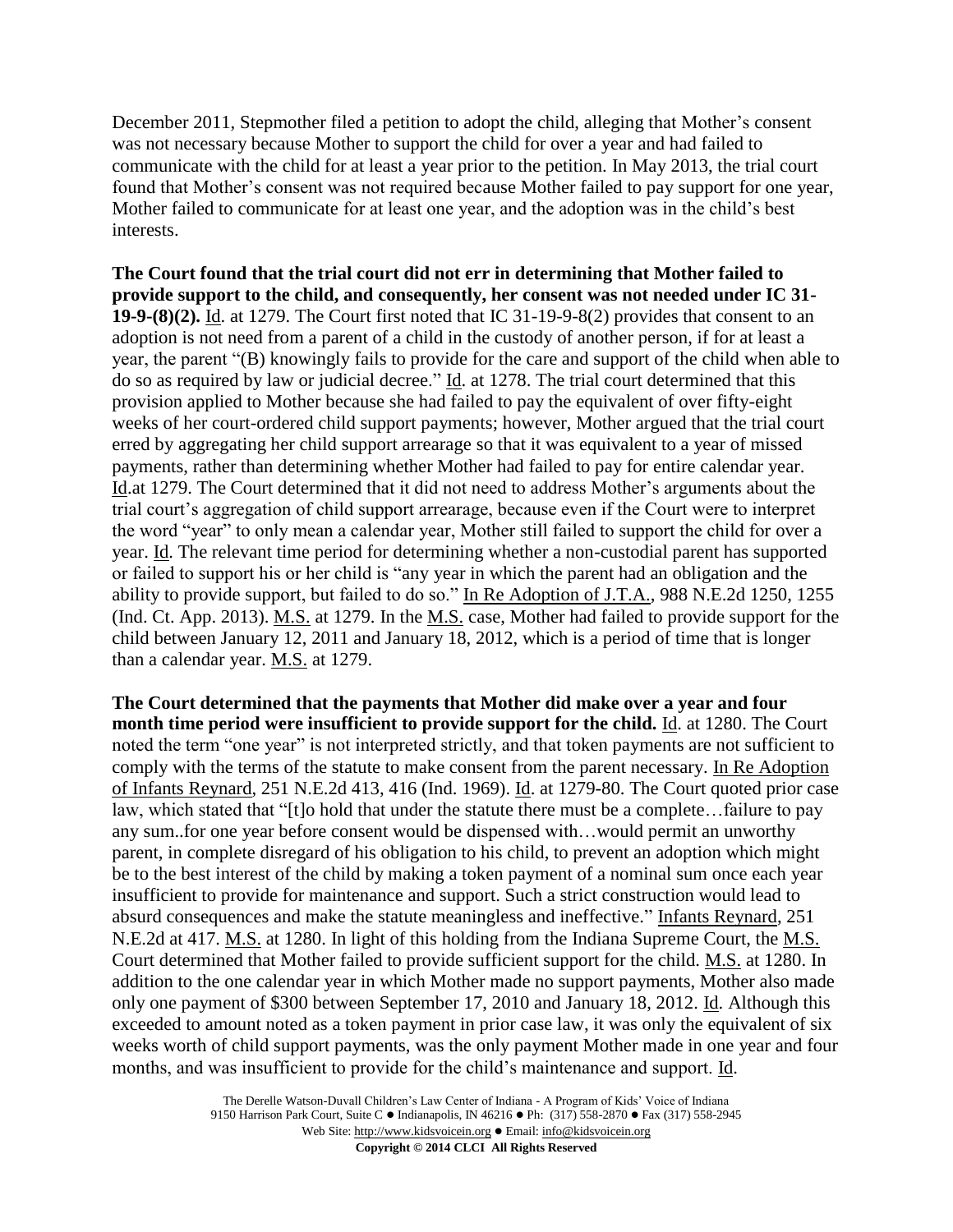**The Court concluded that there was clear and convincing evidence to show that Mother did not support the child when she was able to do so.** Id. at 1281. Mother argued on appeal that IC 31-19-9-8(2) only applies to parents who are able to financially support their children, and that she was unable to financially support the child because of the loss of business and her medical issues. Id. at 1280. However, the Court noted the trial court's findings contradicted Mother's arguments; these findings included: (1) Mother maintained consistent gainful employment; (2) although her hours varied, Mother was paid \$10.00 to \$12.00 per hour and even worked fifteen to twenty hours a week while she was hospitalized; (3) Mother was able to live in a house purchased and paid for by Grandmother, redecorate that house, and support multiple pets; (4) a substantial amount of money was spent on the home and pets that could have been directed to child support; (5) Mother's and Grandmother's testimony about Mother's income were evasive and lacking credibility; and (6) Mother's medical expenses and illness did not account for why she had failed to provide sufficient support prior to August of 2011. Id. at 1280-81. The Court declined to reweigh the evidence and concluded that this was clear and convincing evidence that Mother was able to support the child, and failed to do so, thus obviating the need for her consent. Id. at 1281.

**The Court held that the trial court did not err in finding that the adoption was in the child's best interests.** Id. at 1282. Mother argued on appeal that: (1) Stepmother's petition to adopt the child was based on the concern that she would lose custody of the child if something happened to Father; (2) the fact that the child was thriving in Stepmother's care did not justify terminating Mother's parental rights; and (3) a child's need for stability and permanence may not be the sole reason for terminating a parent-child relationship. Id. The Court deemed Mother's first argument to be waived, as Mother failed to state a cogent argument or cite any precedent relevant to her argument. Id. With regard to the other arguments, the Court noted that while it was true that neither of those factors alone could support a finding that the adoption was in the child's best interests, multiple other factors supported the trial court's judgment. Id. These factors included: (1) Mother's own failure to support and communicate with the child; (2) Mother's own criminal record and history of substance abuse and failure to follow court orders; (3) Stepmother's contrasting close and loving relationship with the child; (4) Stepmother's involvement in the child's day to day life and activities; (5) the Guardian ad Litem's recommendation that the adoption was in the child's best interests and would give the child a sense of peace; (6) evidence that the child looked to Stepmother as her maternal figure; and (7) Stepmother's lack of criminal history and full time employment. Id. In light of these factors, the Court could not say that the trial court erred in finding that the adoption was in the child best interests. Id.

**The Court noted that a Guardian ad Litem's recommendations can be a relevant factor in supporting a finding that a child's best interests are served by adoption.** Id. at 1281, 1282 In language addressing what factors were relevant to a child's best interests in an adoption case, the Court noted that adoption statutes do not provide such guidance, but adoption statutes and termination of parental rights statutes share strong similarities. In Re Adoption of M.L., 973 N.E.2d 1216, 1224 (Ind. Ct. App. 2012). M.S. at 1281. One of the relevant factors is the recommendations of the child's case worker or guardian ad litem. Id. The M.S. Court stated "As